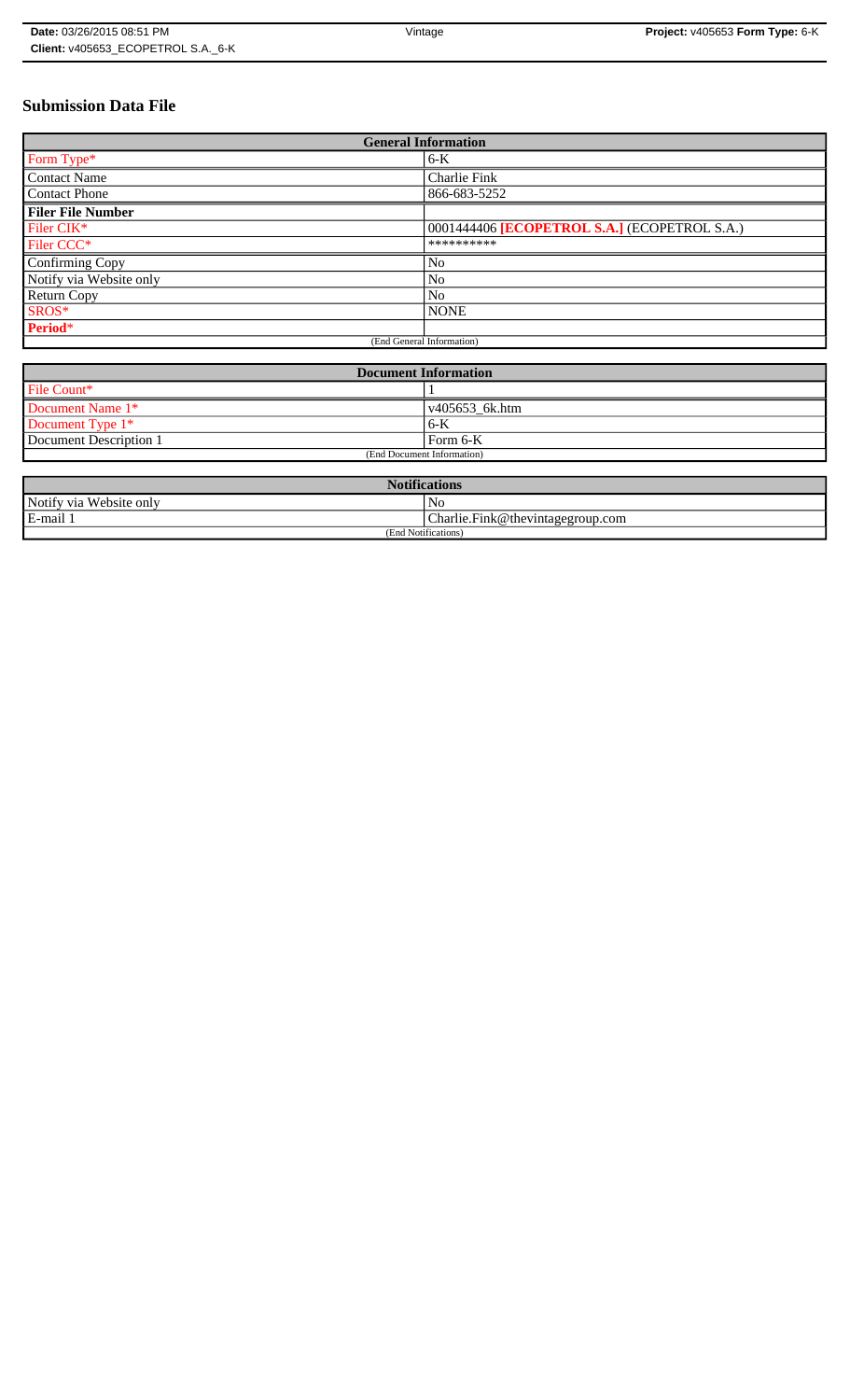#### **UNITED STATES SECURITIES AND EXCHANGE COMMISSION Washington, D.C. 20549**

### **FORM 6-K**

#### **REPORT OF FOREIGN PRIVATE ISSUER PURSUANT TO RULE 13a-16 OR 15d-16 UNDER THE SECURITIES EXCHANGE ACT OF 1934**

For the month of March, 2015 Commission File Number 001-34175

ECOPETROL S.A.

(Exact name of registrant as specified in its charter)

N.A.

(Translation of registrant's name into English)

COLOMBIA

(Jurisdiction of incorporation or organization)

Carrera 13 No. 36 – 24

BOGOTA – COLOMBIA

(Address of principal executive offices)

Indicate by check mark whether the registrant files or will file annual reports under cover of Form 20-F or Form 40-F.

Form 20-F  $\boxtimes$  Form 40-F  $\Box$ 

Indicate by check mark if the registrant is submitting the Form 6-K in paper as permitted by Regulation S-T Rule 101(b)(1)

Yes $\Box$  No  $\boxtimes$ 

Indicate by check mark if the registrant is submitting the Form 6-K in paper as permitted by Regulation S-T Rule 101(b)(7)

Yes □ No ⊠

Indicate by check mark whether the registrant by furnishing the information contained in this form is also thereby furnishing the information to the Commission pursuant to Rule 12g3-2(b) under the Securities Exchange Act of 1934.

 $\mathbf{Yes} \ \square \ \mathbf{No} \ \boxtimes$ 

If "Yes" is marked, indicate below the file number assigned to the registrant in connection with Rule 12g3-2(b): 82-  $N/A$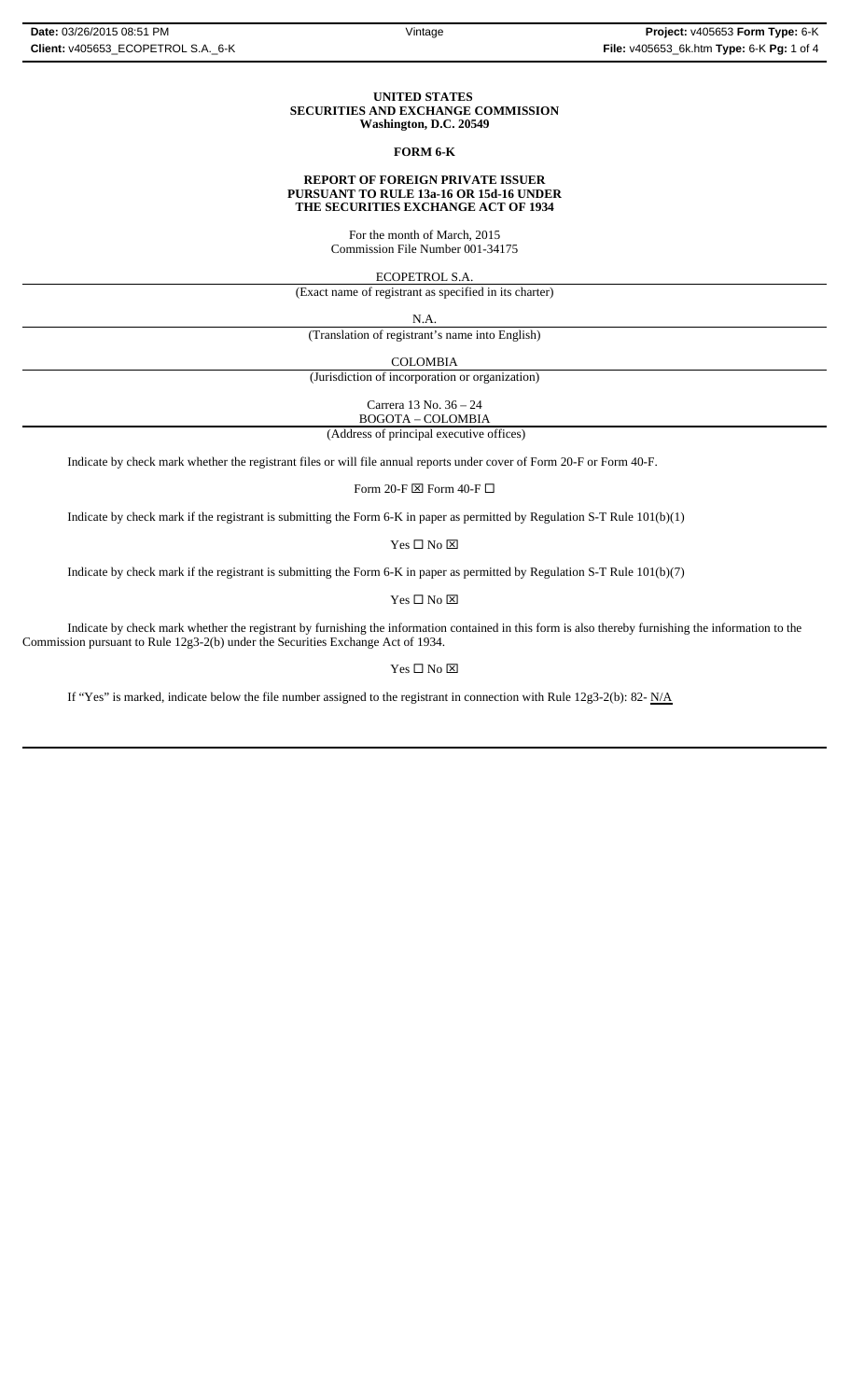#### **General Shareholders' Meeting announces its decision on the composition of the Board of Directors**

Ecopetrol S.A. (BVC: ECOPETROL; NYSE: EC; TSX: ECP) announces the composition of its Board of Directors since March 26<sup>th</sup>, 2015:

Representatives from the Government of Colombia:

- Minister of Finance and Public Credit (currently Mr. Mauricio Cardenas)
- Minister of Mines and Energy (currently Mr. Tomas Gonzalez)<br>Director of the National Planning Department (currently Mr. Si
- Director of the National Planning Department (currently Mr. Simon Gaviria)

Independent representatives:

- Gonzalo Restrepo Lopez
- **Joaquín Moreno Uribe**<br>**Joace Gabino Pinzon S**
- Jorge Gabino Pinzon Sánchez
- Luis Fernando Ramirez Acuña
- Horacio Ferreira Rueda (representative from the hydrocarbons producing provinces)
- Roberto Steiner Sampedro (representative of the minority shareholders)

**Bogotá D.C., March 26, 2015**

*Ecopetrol is the largest company in Colombia and is an integrated oil & gas company; it is among the top 50 oil companies in the world and among the top four in Latin America. Besides Colombia - where it generates over 60% of the national production - it has exploration and production activities in Brazil, Peru & the US (Gulf of Mexico). Ecopetrol owns the largest refinery in Colombia and most of the pipeline and multi-product pipeline network in the country, and is significantly increasing its participation in bio-fuels.*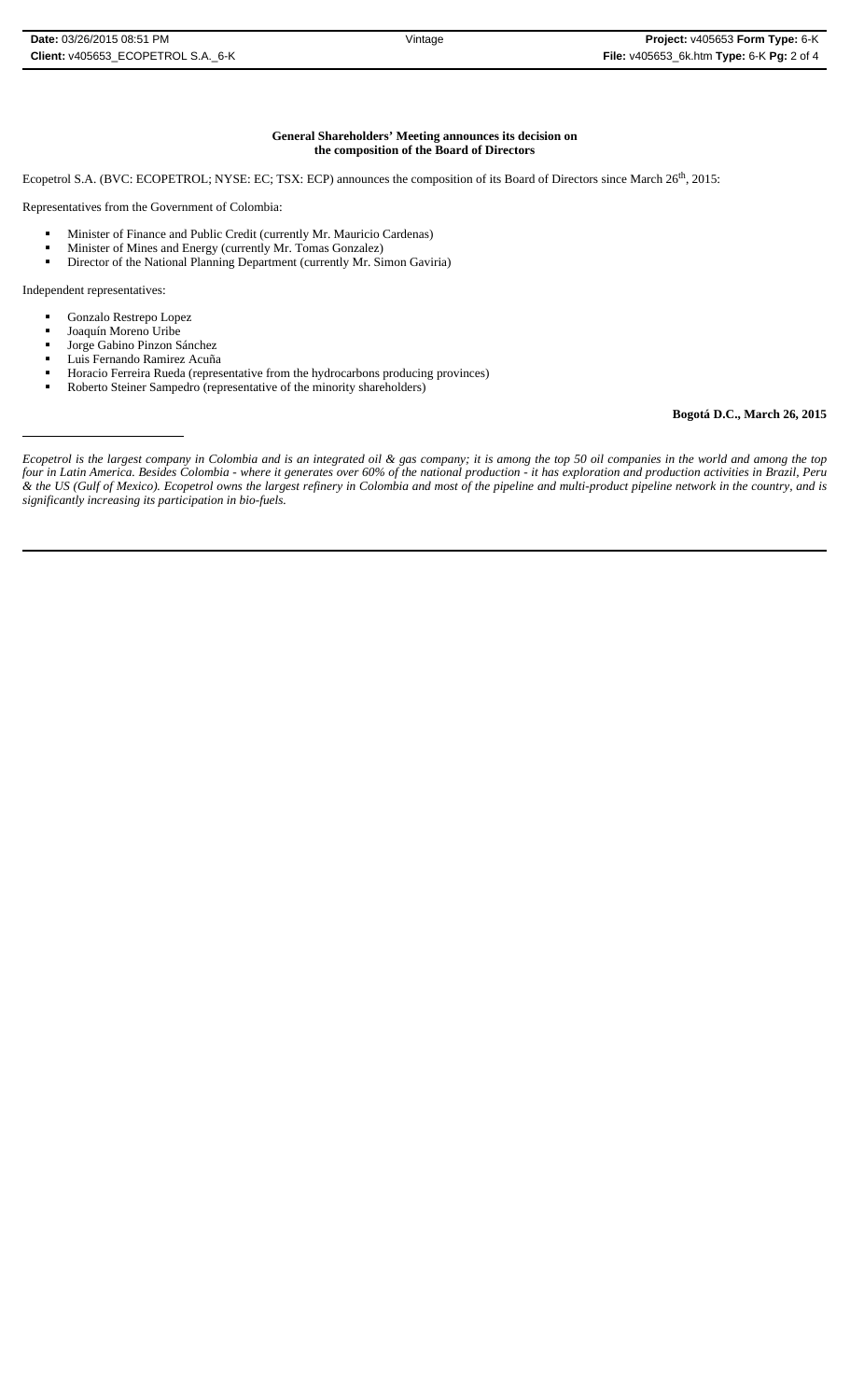*This release contains statements that may be considered forward looking statements within the meaning of Section 27A of the U.S. Securities Act of 1933 and Section 21E of the U.S. Securities Exchange Act of 1934. All forward-looking statements, whether made in this release or in future filings or press releases or* orally, address matters that involve risks and uncertainties, including in respect of the Company's prospects for growth and its ongoing access to capital to fund *the Company's business plan, among others. Consequently, changes in the following factors, among others, could cause actual results to differ materially from those included in the forward-looking statements: market prices of oil & gas, our exploration and production activities, market conditions, applicable regulations, the exchange rate, the Company's competitiveness and the performance of Colombia's economy and industry, to mention a few. We do not intend, and do not assume any obligation to update these forward-looking statements.*

## **For further information, please contact:**

### **Investor Relations Director (A)**

Claudia Trujillo Phone: +571-234-5190 e-mail: investors@ecopetrol.com.co

### **Media Relations (Colombia)**

Jorge Mauricio Tellez Phone: + 571-234-4329 Fax: +571-234-4480 e-mail: mauricio.tellez@ecopetrol.com.co